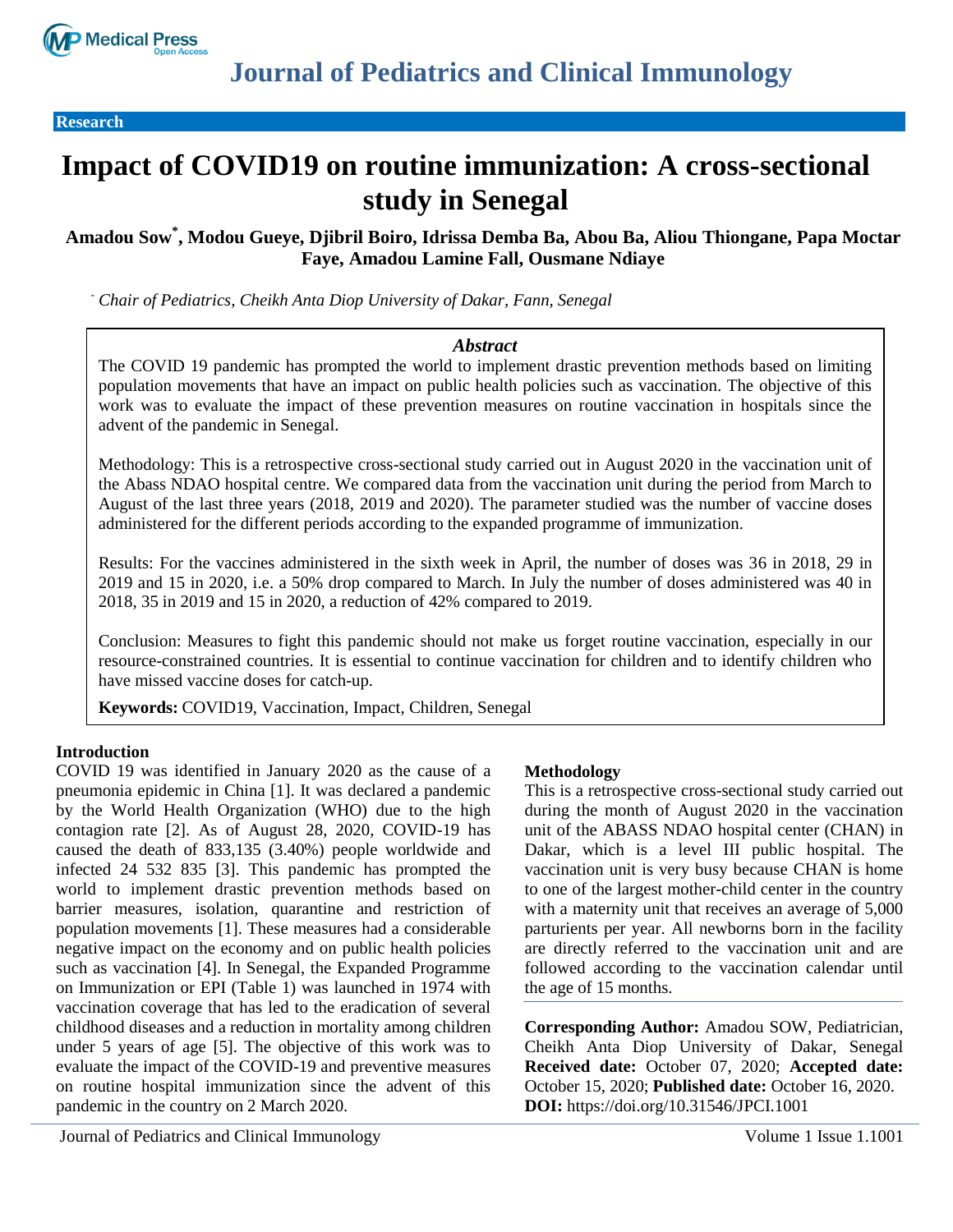The unit also receives children born outside the facility. We compared the data from the vaccination unit for the period March to August for the last three years (2018, 2019 and 2020). The parameter studied was the number of vaccine doses administered for the different periods according to the EPI: at birth (BCG, poliomyelitis), at 6 weeks then at 10 weeks (pentavalent, pneumococcal, rotavirus and polio vaccine), at 14 weeks and at 9 months (measles, rubella and yellow fever). The data were collected from the vaccination register and collected on a pre-established survey form. Data analysis was done with version 9.4 of the SAS software.

**Table 1:** Calendar of the Expanded Program on Immunization (EPI) in Senegal

|            |  |  |  | $BCG =$ Bacillus Calmet Guerrin, $OPV =$ oral polio vaccine, $IPV =$ injectable |  |
|------------|--|--|--|---------------------------------------------------------------------------------|--|
|            |  |  |  | polio vaccine, $FJ =$ yellow fever, $MR =$ measles-rubella,                     |  |
|            |  |  |  | Pentavalent=Diphtheria + Tetanus + Whooping cough + Hepatitis $B + Hib$         |  |
| infections |  |  |  |                                                                                 |  |

| <b>Ages</b>                       | <b>Vaccines</b>                                                    | <b>Target diseases</b>                                                                                                                      |  |  |  |
|-----------------------------------|--------------------------------------------------------------------|---------------------------------------------------------------------------------------------------------------------------------------------|--|--|--|
| At birth                          | Hepatitis B,<br>BCG.<br><b>OPV</b>                                 | Hepatitis B,<br>tuberculosis,<br>Poliomyelitis                                                                                              |  |  |  |
| Sixth week (first dose)           | OPV,<br>Pentavalent,<br><b>Rotavirus</b><br>Anti-pneumococcal      | Diphtheria<br><b>Tetanus</b><br>Whooping cough                                                                                              |  |  |  |
| Tenth<br>week<br>(second<br>dose) | <b>OPV</b><br>Pentavalent<br><b>Rotavirus</b><br>Anti-pneumococcal | <b>Hepatitis B</b><br>Hemophilus B (Hib)<br><i>infections</i><br>Poliomyelitis<br>Pneumococcal<br>infections<br><b>Rotavirus infections</b> |  |  |  |
| Fourteenth week (third<br>dose)   | <b>IPV</b><br>Pentavalent<br>Anti-pneumococcal                     |                                                                                                                                             |  |  |  |
| Ninth month                       | <b>MR</b><br>YF                                                    | Measles - Rubella<br><b>Yellow fever</b>                                                                                                    |  |  |  |
| 15 months                         | <b>MR</b>                                                          | Measles - Rubella                                                                                                                           |  |  |  |

#### **Results**

For vaccines administered at birth (tuberculosis, oral polio), the number of doses administered at the vaccination unit level was 80 for March 2018, 32 for March 2019 and 40 for March 2020. The same trends are observed when comparing the months of April, May, June, July and August of the year 2020 with the last two years (2018, 2019). The number of doses administered for birth vaccines by month and year is shown in Figure 1. For vaccines administered at week 6 according to the EPI, there are 36 doses administered in March 2018, 41 doses in 2019 and 30 doses in 2020.

In April, the number of doses was 36 in 2018, 29 in 2019 and 15 in 2020, a decrease of 50% compared to March. In July the number of doses administered was 40 in 2018, 35 in 2019 and 15 in 2020, a reduction of 37% compared to 2018 and 42% compared to 2019. The numbers of doses administered for the sixth, tenth and fourteenth week vaccines are shown in Figures2,3 & 4. For yellow fever, measles and rubella vaccines administered at month 9, the number of doses administered was 10 in 2018, 24 in 2019 and 20 in 2020. In April, the number of doses administered in 2020 fell to 5 compared to 5 in 2020, a drop of 20.8% compared to March. The numbers of doses administered for the ninth month vaccines by month and year are shown in Figure-5.



Figure 1: Number of doses administered for vaccines at birth against tuberculosis (BCG) and oral poliomyelitis according to the month from 2018 to 2020



Figure 2: Number of doses administered for the vaccines of the sixth week according to the month from 2018 to 2020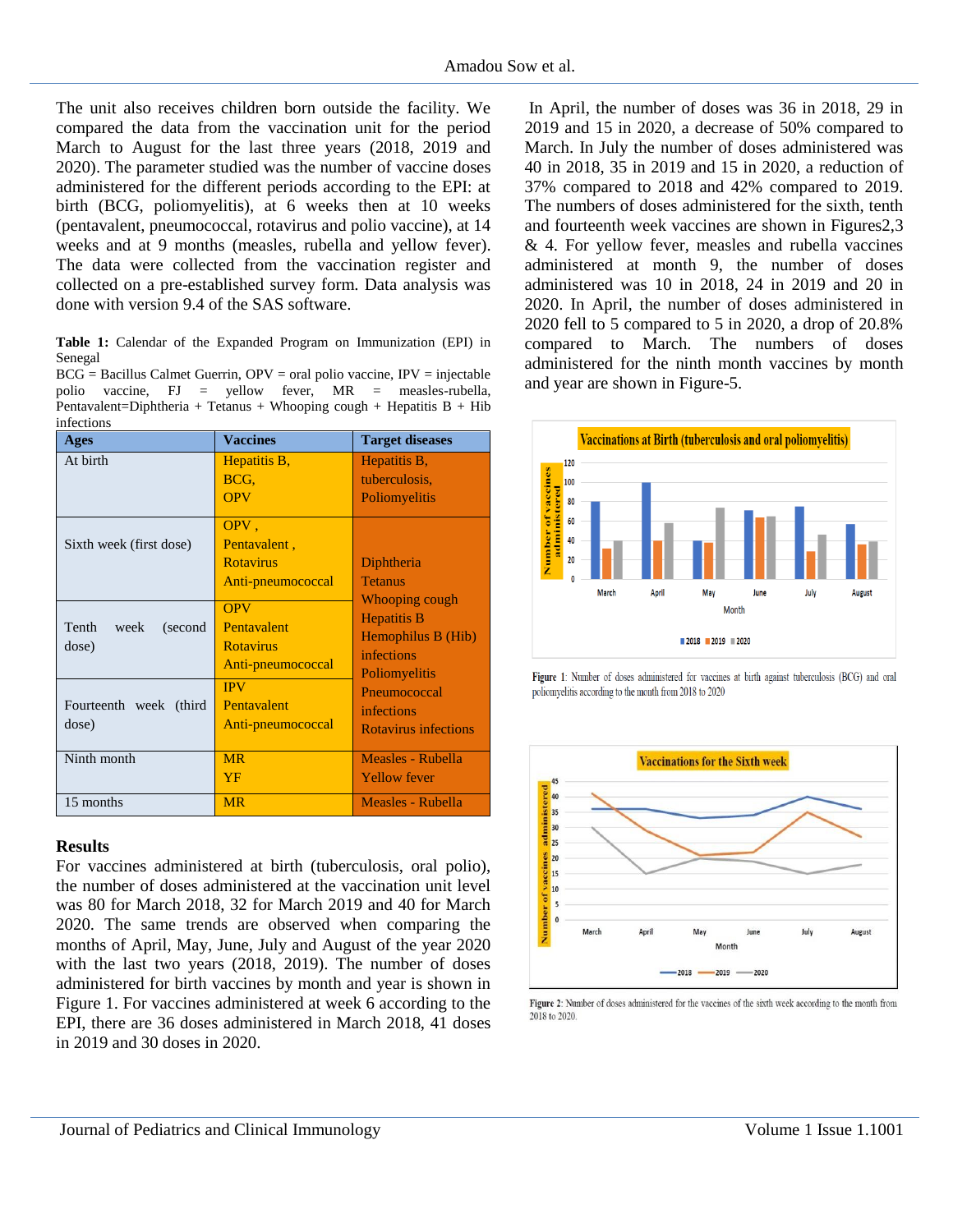

Figure 3: Number of doses administered for the tenth week vaccines according to the month from 2018  $\overline{10}$  2020



Figure 4: Number of doses administered for the 14th week vaccines according to the month from 2018 to



Figure 5: Number of doses administered for the ninth month vaccines according to the month from 2018 to  $2020$ 

## **Discussion**

In Senegal, the first case of COVID 19 was declared on 2 March 2020 and a few weeks after the state of emergency was declared in the country, limiting the mobility of the population. The number of doses administered for tuberculosis and polio vaccines at birth in March 2020 was not impacted by VIDC 19. This could be explained by the fact that the pandemic had no impact on births during this period and that isolation measures were still limited at the individual level.

There was a marked decrease in the number of doses administered for the sixth, tenth and fourteenth week vaccines during the period April to August 2020. Similar results were observed in developed countries. 6,7,8] This period corresponds to a steady increase in the number of cases reached and coincides with the implementation of physical distancing measures such as curfews, closure of steps and places of worship, and reduction in the number of passengers on public transport [9]. This impact could also be explained by the fact that the message about staying at home initially overwhelmed the message that the vaccination programme should continue to function as usual and also led to disruptions at the vaccination units. The disruption of immunization services could trigger secondary outbreaks of vaccine-preventable diseases and also exacerbate the longstanding inequality in immunization coverage, especially in urban areas [10].

## **Conclusion**

COVID 19 has certainly impacted the routine vaccination of children. Measures to combat this pandemic should not make us forget routine vaccination, especially in our resource-limited countries. It is essential to continue these vaccination programmes for children under 5 years of age and to identify children who have missed vaccine doses for catch-up. This could prevent the reappearance of new epidemics such as measles, which could be associated with high morbidity and mortality.

**Conflicts of Interest:** The authors declare no conflict of interest.

## **Authors contributions:**

- Amadou Sow, Modou Gueye, Djibril Boiro: Design, data collection and writing.
- Idrissa Demba Ba, Abou Ba, Aliou Thiongane, Papa Moctar Faye: Reading, correction.
- Amadou Lamine Fall, Assane Sylla, Ousmane Ndiaye: Validation.

## **Acknowledgements**

We would like to thank the staff of the vaccination unit, in particular Mrs. Fall Awa Touré and the management of the ABASS NDAO hospital center in Dakar.

**Consent for Publication:** Written informed consent was obtained from the patient for the publication of this case report.